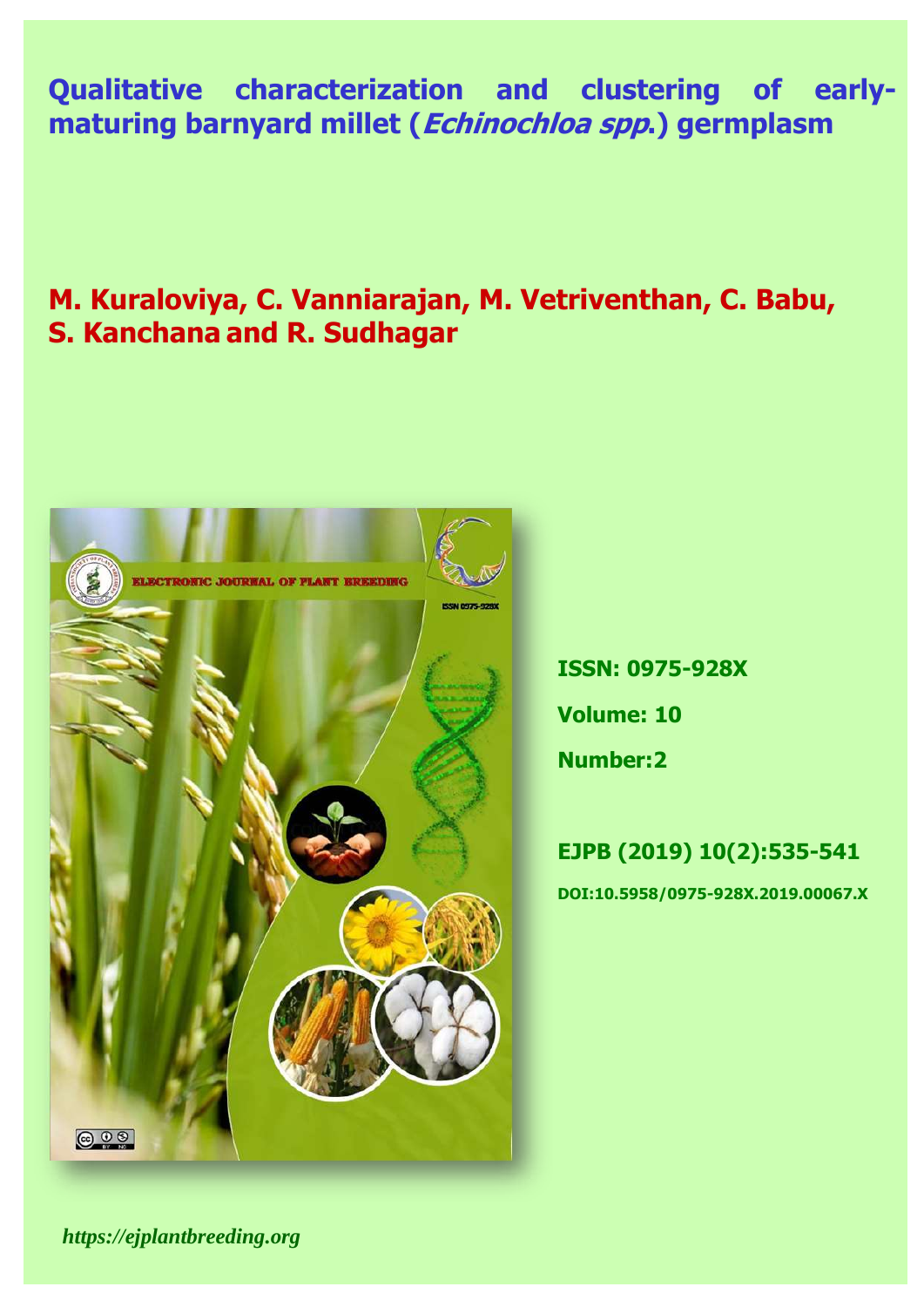

## **Research Article**

## **Qualitative characterization and clustering of early-maturing barnyard millet (***Echinochloa spp***.) germplasm**

#### **M. Kuraloviya<sup>1</sup> , C. Vanniarajan1\* , M. Vetriventhan<sup>2</sup> , C. Babu<sup>3</sup> , S. Kanchana<sup>4</sup> and R. Sudhagar<sup>3</sup>**

1Department of Plant Breeding and Genetics, Agricultural College and Research Institute, Madurai-625104, Tamil Nadu.

2 International Crops Research Institute for Semi-Arid Tropics, Patancheru, Hyderabad, Telangana-502324, India.

<sup>3</sup>Department of Forage Crops, Centre for Plant breeding and Genetics, TNAU, Coimbatore-641003.

<sup>4</sup>Department of Human development and Family Studies, Community Science College and Research Institute, Madurai-625104.

\***E-Mail:** [vanniarajan.c@tnau.ac.in](mailto:vanniarajan.c@tnau.ac.in)

(Received: 06 May 2019; Revised: 27 May 2019; Accepted: 31 May 2019)

#### **Abstract**

Thirty barnyard millet germplasm along with a MDU 1 check variety were characterized for 15 qualitative traits. The characters like growth habit, plant pigmentation, inflorescence color, inflorescence shape, compactness of inflorescence, shape of lower raceme, blade pubescence and grain color showed greater frequency of variants. There were no variants found for traits like branching of lower raceme, senescence and grain shape. The cluster analysis of these 30 accessions using Un weighted Pair Group Method with Arithmetic Mean (UPGMA) led to the grouping of accessions under 11 clusters. Cluster I was the largest cluster with 6 accessions followed by cluster V and VI with 4 each, cluster IV and VIII with 3, clusters II, VII, IX and X with 2 accessions each and Clusters III and XI with one accession each. The genotypes between the clusters are more diverse and hence they could be identified and utilized in future breeding programme.

#### **Key words**

Qualitative characterization, barnyard millet

#### **Introduction**

Barnyard millet (*Echinochloa spp*.) is one of the oldest domesticated millets in the semiarid tropical regions of Asia and Africa. Two main species, *Echinochloa esculenta* (Japanese barnyard millet) and *Echinochloa frumentacea* (Indian barnyard millet) are being cultivated and grown as cereals. It is considered as a staple cereal in areas where climatic and edaphic conditions are unsuitable for rice cultivation (Yabuno, 1987). In India, barnyard millet was cultivated in about 146,000 ha with production of 151,000 tons during 2016 (Bhat *et al*. 2018). Barnyard millet is grown for human consumption as well as fodder particularly by the hilly and tribal communities in India, China and Japan. High nutrient content and antioxidant effects make it to be considered as a functional food crop. Recently, the demand of the crop has increased due to its highly nutritious grains. The protein content in barnyard millet ranged from 11.1% to 13.9% (Monteiro *et al.*, 1988). The barnyard millet grain contains about 65% carbohydrate, majority of which is in the form of non starchy polysaccharide and dietary fibre. This helps in the prevention of constipation, lowering of blood cholesterol and slow release of glucose into the blood stream during digestion. Thus, it has the potential to provide both food and nutritional security particularly in hills where nutritional deficiencies

are in abundance. Despite enormous potential, the crop has not gained the popularity among masses and is still believed to be poor man's food. Utilization of barnyard millet genetic resources for crop improvement falls far short of the desired. Morphological characterization is important for identification of accessions with desirable traits so that they can be employed directly as [cultivars](https://www.sciencedirect.com/topics/agricultural-and-biological-sciences/cultivar) or as trait donors for use in crop improvement programs (Upadhyaya *et al.*, 2006)Hence this study was taken up for characterization and evaluation of barnyard millet germplasm for important qualitative traits which thereby constitutes the atmost utilization of desired germplasm by the crop breeders.

#### **Materials and Methods**

Twenty nine early maturing barnyard millet germplasm accessions required for this study were obtained from the gene bank, International Crops Research Institute for the Semi-Arid Tropics (ICRISAT), Hyderabad, India. MDU 1 was used as a check variety. The experiment was carried out in randomized block design (RBD) in two replications along with check variety with a spacing of 30 x 10 cm during *kharif* 2018 and *rabi* 2018-19 at AC and RI, Madurai and Dept. of Forage crops, TNAU, Coimbatore, respectively.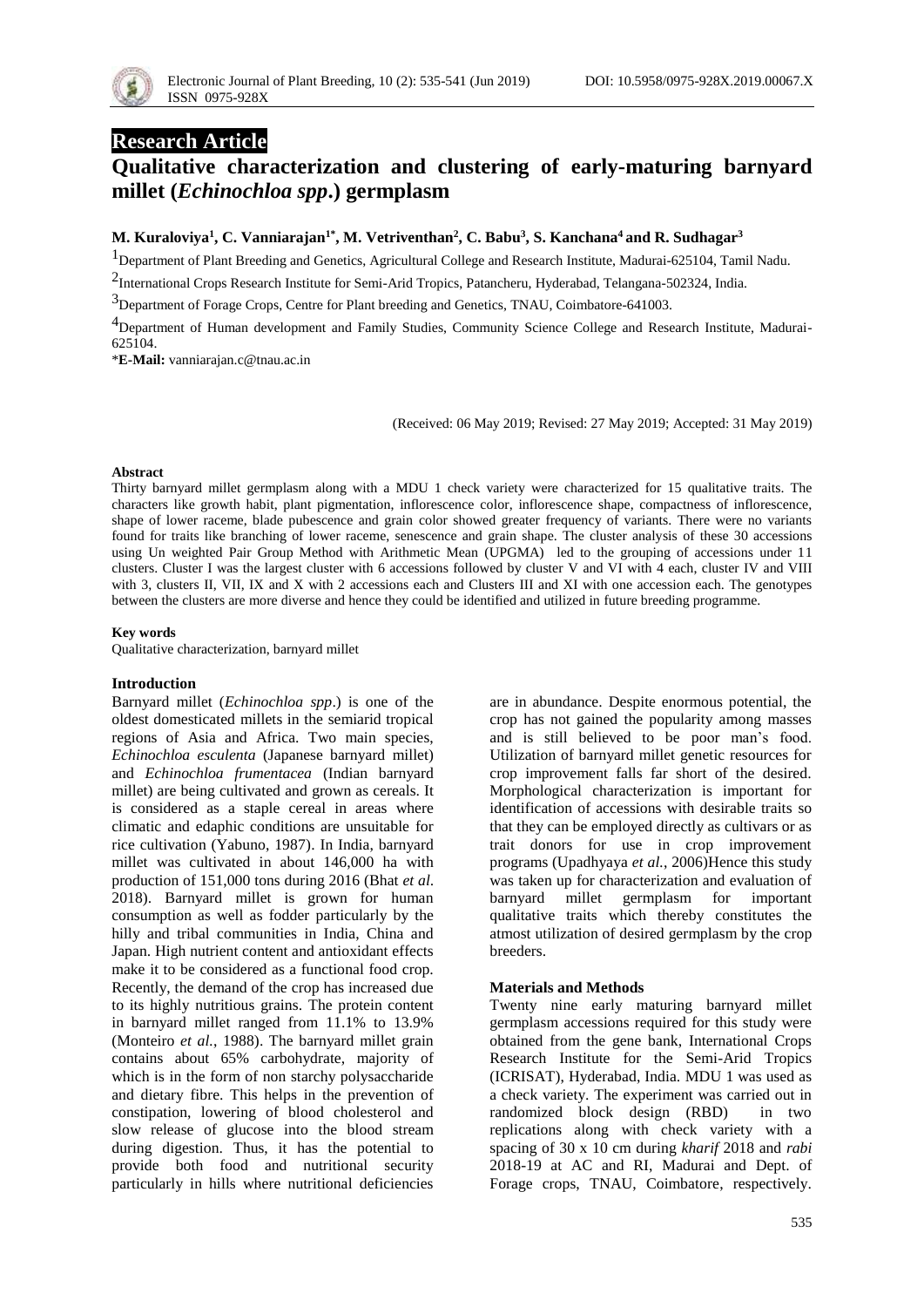Recommended agronomic practices were followed to raise the crop. Germplasm accessions were characterized for 15 qualitative traits namely, growth habit, plant pigmentation, leaf pigmentation, color of inflorescence, inflorescence shape, compactness of inflorescence, shape of lower raceme, branching of lower raceme, spikelet arrangement, culm branching, blade pubescence, degree of lodging at maturity, senescence, grain color and grain shape and corresponding score was given based on *Echinochloa millet* descriptors developed by IBPGR,1893.The data were subjected to analysis by using NTSYSpc version 2.02i (Rohlf, 1998). Similarity matrix was prepared with similarity coefficient using Simqual. The Unweighted Pair Group Method with Arithmetic Mean (UPGMA) clustering method of the clustering subroutine SAHN was used to construct the dendrogram.

#### **Results and Discussion**

In general, qualitative characters show stable and discrete variation that are not mostly influenced by the environment and hence serves as reliable source for plant descriptors. The results of 15 qualitative traits studied are presented in Table 1. The characters like growth habit, plant pigmentation, inflorescence color, inflorescence shape, compactness of inflorescence shape of lower raceme, blade pubescence and grain color showed greater frequency of variants. Medium frequency variants were observed for leaf pigmentation and culm branching. Low frequency of variants were observed for degree of lodging at maturity and spikelet arrangement. There were no variants found for traits like branching of lower raceme and grain shape. Similar results with regards to plant growth habit, pigmentation, culm branching and branching of lower racemes were reported by (Joshi *et al.*, 2015) Similar variation for various qualitative traits in foxtail millet has been reported by(Sapkota *et al.*, 2016) and in barnyard millet by (Renganathan *et al.*, 2017)

The cluster analyses of the 30 accessions for fifteen qualitative characters using the Unweighted Pair Group Method with Arithmetic Mean (UPGMA) method resulted in the grouping of accessions into 11 clusters while truncating the tree at Jaccard's similarity coefficient (1901) of 0.69(Table 2)(Fig. 1). Cluster I was the largest cluster with 6 accessions followed by cluster V and VI with four each, cluster VIII with three, clusters II,VII, IX and X with two accessions each and Clusters III and XI with one accession each. The genotypes IEc 656 and IEc 158 produced solitary cluster indicating the presence of wide diversity for various characters among the accessions. Similar results of solitary clusters were also reported by(Nirubana *et al.*, 2019)in kodo millet. The genotypes within cluster are more diverse than those between clusters. Hence these diverse genotypes can be easily identified and could be used as parent material in hybridization programmes to develop a desired variety.

This study reveals sufficient genetic diversity in barnyard millet for qualitative traits viz., growth habit, plant pigmentation, leaf pigmentation, color of inflorescence, inflorescence shape, compactness of inflorescence, shape of lower raceme, spikelet arrangement, culm branching, blade pubescence, degree of lodging at maturity, and grain color. These variations can be used for easy identification of the genotypes and also can be utilized in breeding programme. The cluster analysis showed that a wide diversity of IEc 656, IEc 158 with other germplasm as they formed solitary clusters. The diverse genotypes between the clusters can be promptly utilized in future breeding programme.

#### **References**

- Bhat, B. V., Tonapi, V. A., Rao, B. D., Singode, A., and Santra, D. (2018a). Production and utilization of millets in India. in *International Millet Symposium and The 3rd International Symposium on Broomcorn Millet (3rd ISBM)*, eds. D. K. Santra and J. J. Johnson, 24–26.
- Joshi, R., Jain, A., Chauhan, S., and Singh, G. (2015). Research Article Characterization of barnyard millet (Echinochloa frumentacea (Roxb.) Link.) landraces for agro-morphological traits and disease resistance. *Electronic Journal of Plant Breeding,* **6**(4), 888-898.
- Monteiro, P. V., Sudharshana, L., and Ramachandra, G. (1988). Japanese barnyard millet (Echinochloa frumentacea): protein content, quality and SDS–PAGE of protein fractions. *Journal of the Science of Food and Agriculture,* **43(**1), 17-25.
- Nirubana, V., Ravikesavan, R., and Ganesamurthy, K. (2019). Characterization and clustering of kodo millet (Paspalum scrobiculatum L.) genotypes based on qualitative characters. *Electronic Journal of Plant Breeding,* **10**(1), 101-110.
- Renganathan, V., Vanniarajan, C., Nirmalakumari, A., Raveendran, M., and Thiyageshwari, S. (2017). Cluster analyses for qualitative and quantitative traits in barnyard millet Echinochloa Frumentacea germplasm. *The Bioscan,* **12**(4), 1813-1817.
- Rohlf, F. J. (1998). NTSYSpc numerical taxonomy and multivariate analysis system version 2.0 user guide.
- Sapkota, M., Pandey, M. P., and Thapa, D. B. (2016). Agromorphological characterisation of foxtail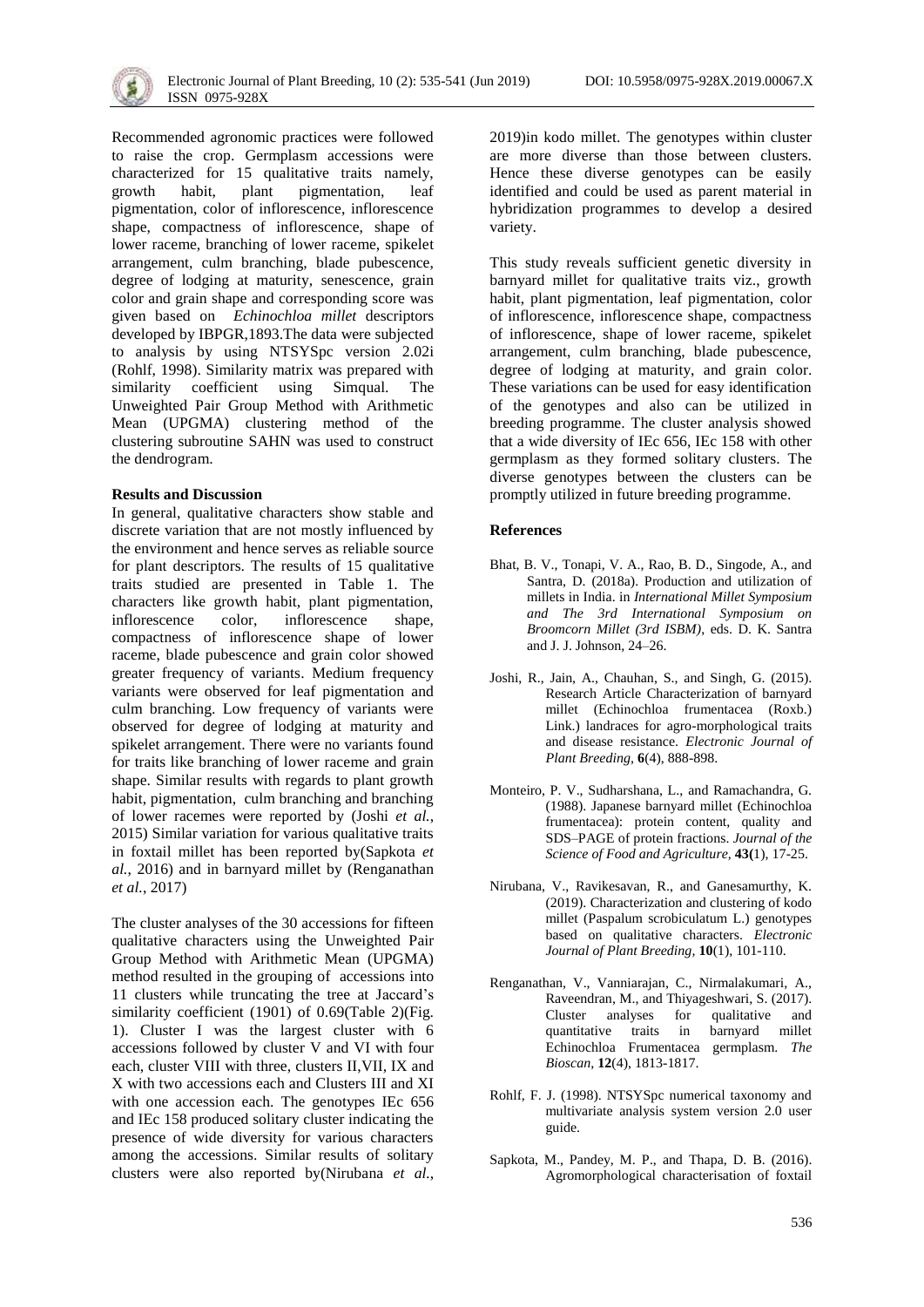

millet (Setaria italica L. Beauv) at Rampur, Chitwan, Nepal. *International Journal of Applied Sciences and Biotechnology,* **4**(3), 298-307.

- Upadhyaya, H. D., Gowda, C., Pundir, R., Reddy, V. G., and Singh, S. (2006). Development of core subset of finger millet germplasm using geographical origin and data on 14 quantitative traits. *Genetic Resources and Crop Evolution,*  **53**(4), 679-685.
- Yabuno, T. (1987). Japanese barnyard millet (Echinochloa utilis, Poaceae) in Japan. *Economic Botany, 41*(4), 484-493.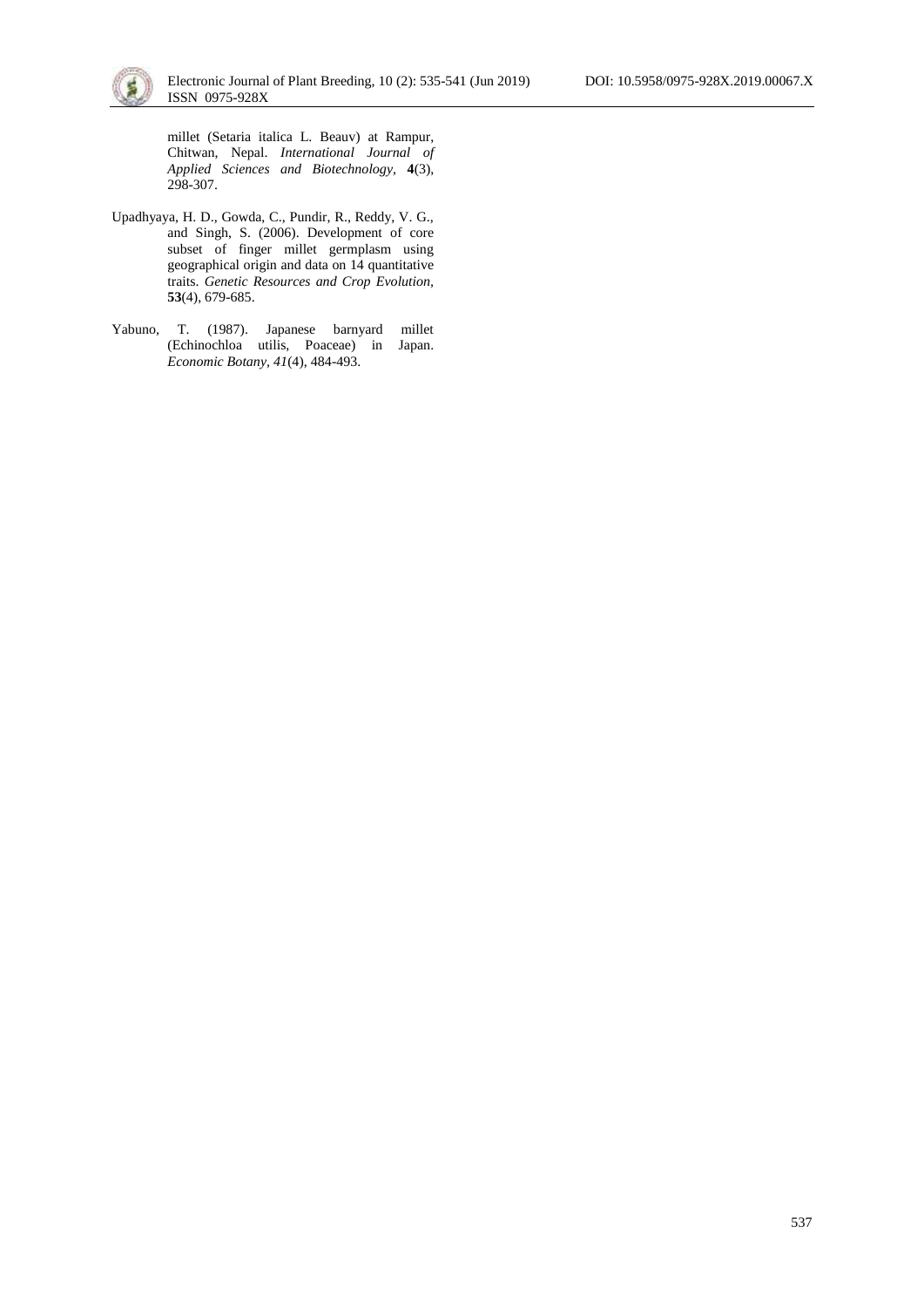

| Character              | <b>Score</b>     | Phenotype                   | <b>Number of variants</b> | <b>Percentage of</b> |
|------------------------|------------------|-----------------------------|---------------------------|----------------------|
|                        |                  |                             |                           | variants             |
| Growth habit           | $\mathbf{1}$     | Erect                       | 11                        | 36.67                |
|                        | $\overline{c}$   | Decumbent                   | 17                        | 56.67                |
|                        | 3                | Prostrate                   | $\overline{2}$            | 6.67                 |
| Plant pigmentation     | $\mathbf{1}$     | Absent                      | 9                         | 30.00                |
|                        | $\overline{c}$   | Present                     | 21                        | 70.00                |
| Leaf pigmentation      | 1                | Absent                      | 17                        | 56.67                |
|                        | 2                | Present                     | 13                        | 43.33                |
| Color of inflorescence | $\mathbf{1}$     | Green                       | $\overline{7}$            | 23.33                |
|                        | $\overline{c}$   | Light purple                | 17                        | 56.67                |
|                        | 3                | Dark purple                 | 6                         | 20.00                |
| Inflorescence shape    | $\,1$            | Cylindrical                 | 17                        | 56.67                |
|                        | $\overline{c}$   | Pyramidal                   | 11                        | 36.67                |
|                        | 3                | Globose to elliptic         | 2                         | 6.67                 |
| Compactness of         | 3                | Open                        | 14                        | 46.67                |
| inflorescence          | 5                | Intermediate                | 10                        | 33.33                |
|                        | 7                | Compact                     | 6                         | 20.00                |
| Shape of lower raceme  | $\mathbf{1}$     | Straight                    | $\overline{4}$            | 13.33                |
|                        | $\overline{c}$   | Curved                      | 18                        | 60.00                |
|                        | 3                | Slender                     | 8                         | 26.67                |
| Branching of lower     | $\mathbf{1}$     | Absent                      | 30                        | 100.00               |
| raceme                 | 2                | Present                     | $\boldsymbol{0}$          | 0.00                 |
| Spikelet arrangement   | $\mathbf{1}$     | On one side of rachis       | 3                         | 10.00                |
|                        | $\overline{c}$   | Arranged around rachis      | 27                        | 90.00                |
| Culm branching         | 3                | Low branch number           | 15                        | 50.00                |
|                        | 5                | Medium branch number        | 15                        | 50.00                |
|                        | 7                | High branch number          | $\overline{0}$            | 0.00                 |
| Blade pubescence       | $\mathbf{1}$     | <b>Essentially glabrous</b> | 11                        | 36.67                |
|                        | 2                | Medium pubescent            | 3                         | 10.00                |
|                        | 3                | Strongly pubescent          | 16                        | 53.33                |
| Degree of lodging at   | 3                | Low                         | 24                        | 80.00                |
| maturity               | 5                | Medium                      | 6                         | 20.00                |
|                        | 7                | High                        | $\overline{0}$            | 0.00                 |
| Senescence             | $\boldsymbol{0}$ | Absent                      | 30                        | 100.00               |
|                        | $\mathbf{1}$     | present                     | $\boldsymbol{0}$          | 0.00                 |
| Grain color            | $\mathbf{1}$     | Straw white                 | $\overline{2}$            | 6.67                 |
|                        | 2                | Grey+Straw white            | 15                        | 50.00                |
|                        | 3                | Brownish grey               | $\overline{2}$            | 6.67                 |
|                        | 4                | Grey                        | 6                         | 20.00                |
|                        | 5                | Light grey                  | 5                         | 16.67                |
| Grain shape            | $\,1$            | Concave                     | 30                        | 100.00               |
|                        | $\overline{c}$   | Oval                        | $\boldsymbol{0}$          | 0.00                 |

### **Table 1. Number of phenotypic variants observed for 15 qualitative characters**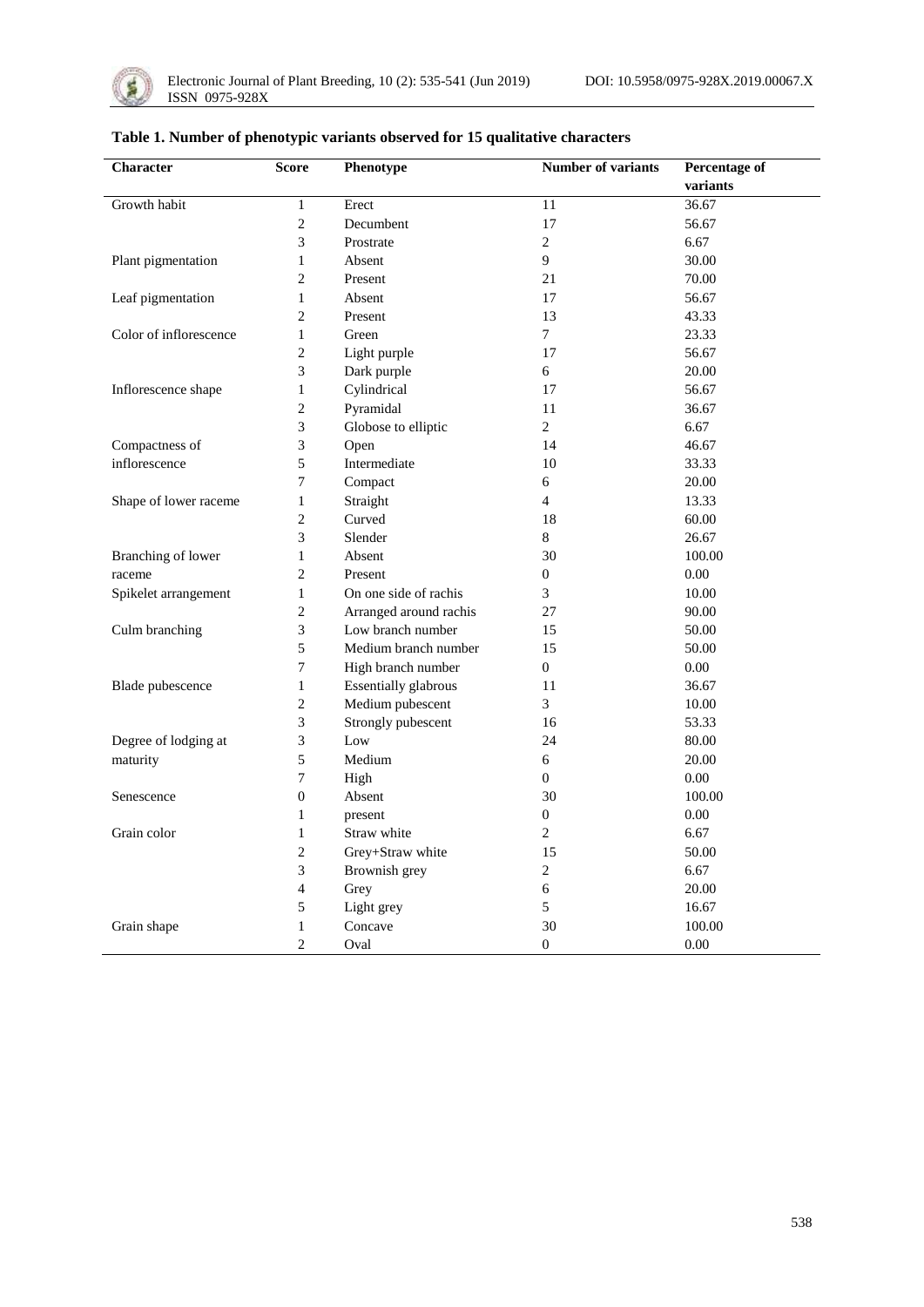

| <b>Cluster</b> | Number of genotypes contained | <b>Constituent accessions</b>                          |
|----------------|-------------------------------|--------------------------------------------------------|
|                | 6                             | IEc 71 (1), IEc 108 (6), 109 (7)<br>IEc $106(4)$ ,     |
|                |                               | IEc 296 (17), Ec 85 (3)                                |
| H              |                               | IEc 82 (2), IEc 107 (5)                                |
| Ш              |                               | IEc 656 (28)                                           |
| IV             |                               | IEc 291 (16), IEc 350 (18), MDU 1 (30)                 |
| V              | 4                             | IEc 154 (8), IEc 386 (21), IEc 397 (26), IEc 793 (29)  |
| VI             | 4                             | IEc 159 (11), IEc 161 (12), IEc 385 (20), IEc 391 (24) |
| VII            |                               | IEc 231 (13), IEc 396 (25)                             |
| <b>VIII</b>    |                               | IEc 356 (19), IEc 399 (27), IEc 389 (23)               |
| IX             |                               | IEc 157 (9), IEc 387 (22)                              |
| X              |                               | IEc 239 (14), IEc 240 (15)                             |
| ΧI             |                               | IEc $158(10)$                                          |

| Table 2. Constituents of 11 clusters in barnyard millet germplasm for 15 qualitative traits |  |  |  |
|---------------------------------------------------------------------------------------------|--|--|--|
|---------------------------------------------------------------------------------------------|--|--|--|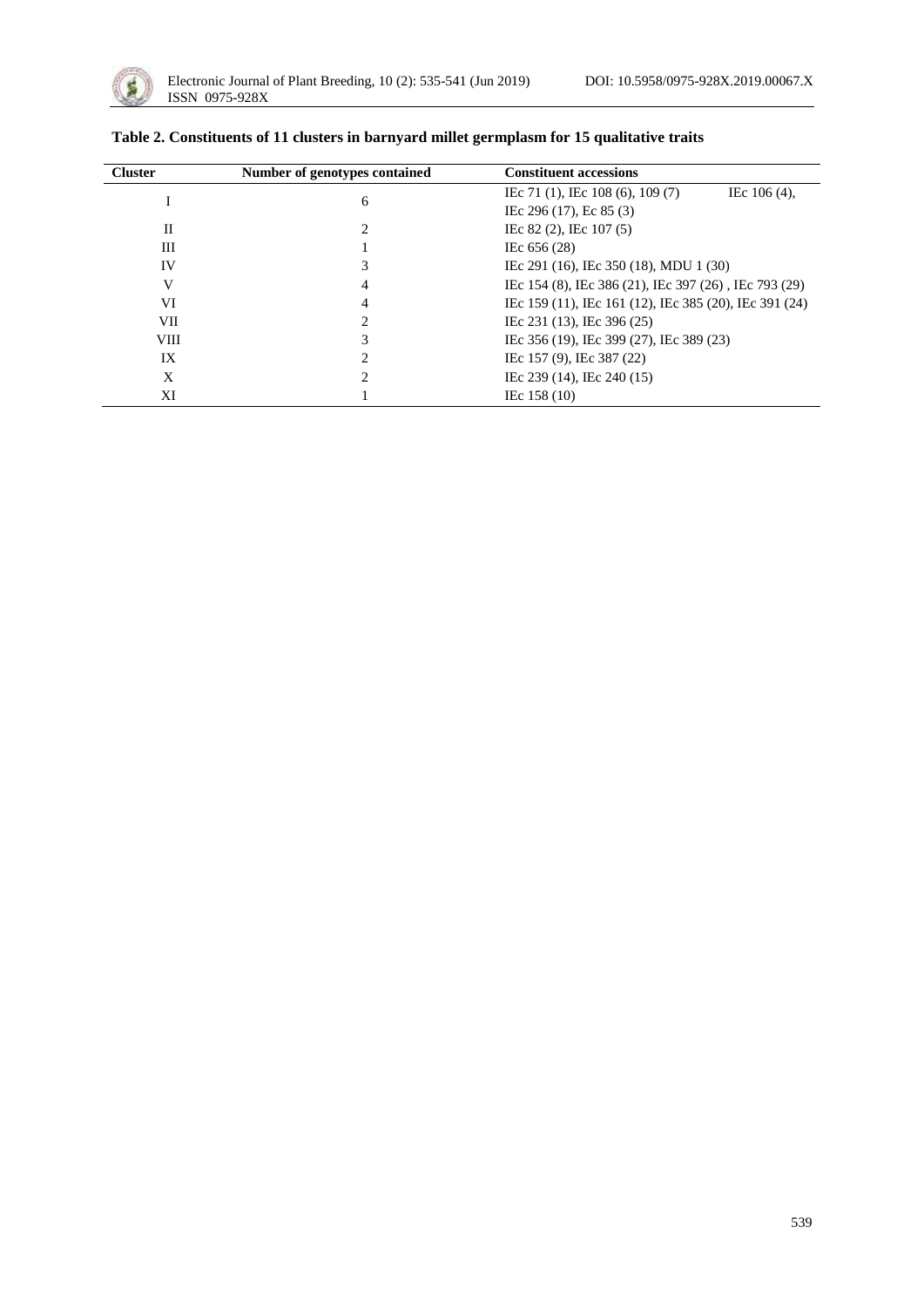



**Each separate line indicates a cluster Mean genetic dissimilarity – 0.69**

### **Fig. 1. Clustering of 30 accessions of Barnyard millet based on SM coefficient**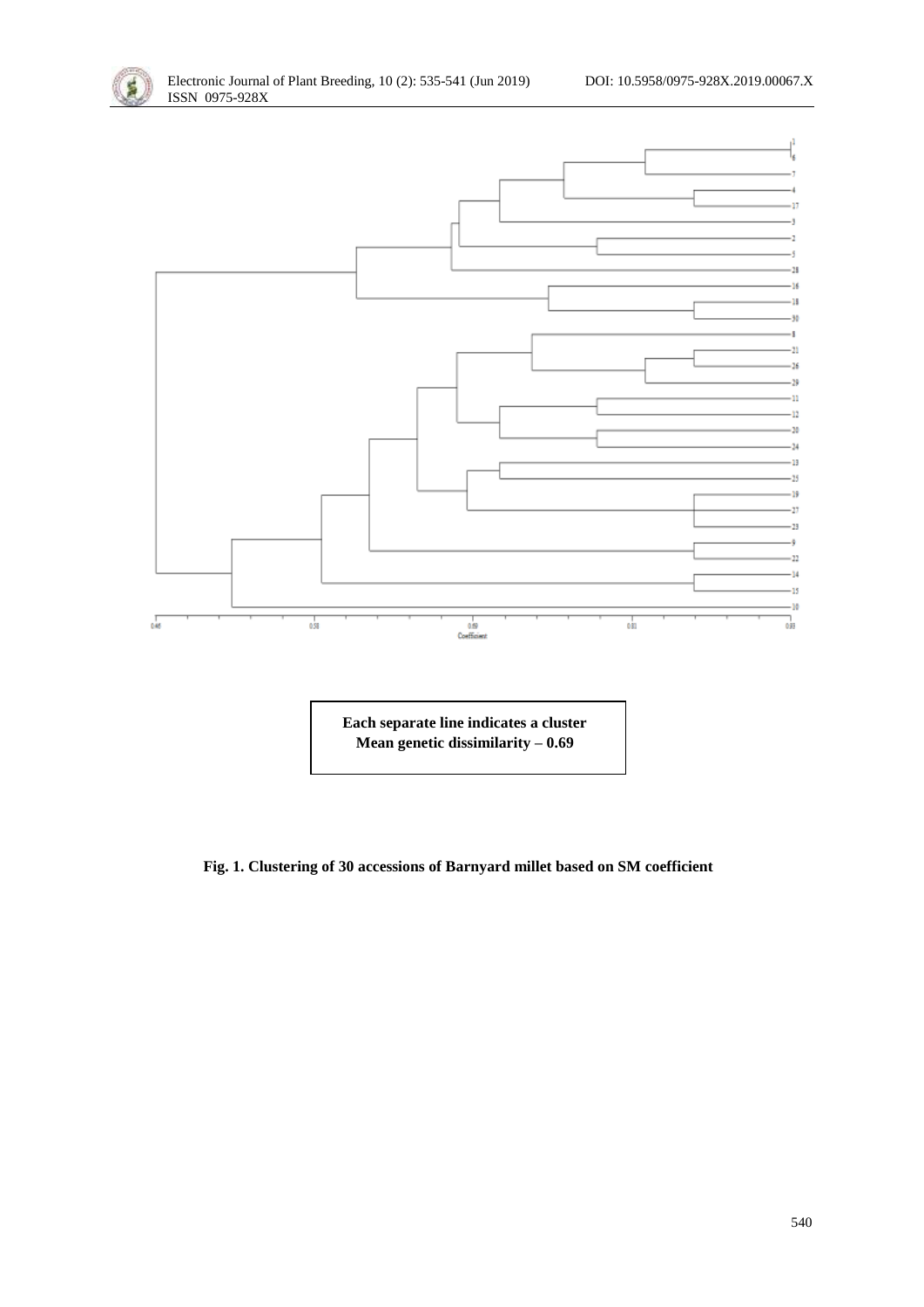



**Non pigmented plant Pigmented plant Pigmented leaf**







**Cylindrical inflorescence with non-pigmented stigma**



**Pyramidal shaped open inflorescence**



**Pigmented stigma**



**Elliptical shaped medium compact inflorescence**



**Dark pigmented inflorescence**



**Partially pigmented inflorescence**



**Globose shaped compact inflorescence**

**Fig. 2 Morphological differences among Barnyard millet germplasm**